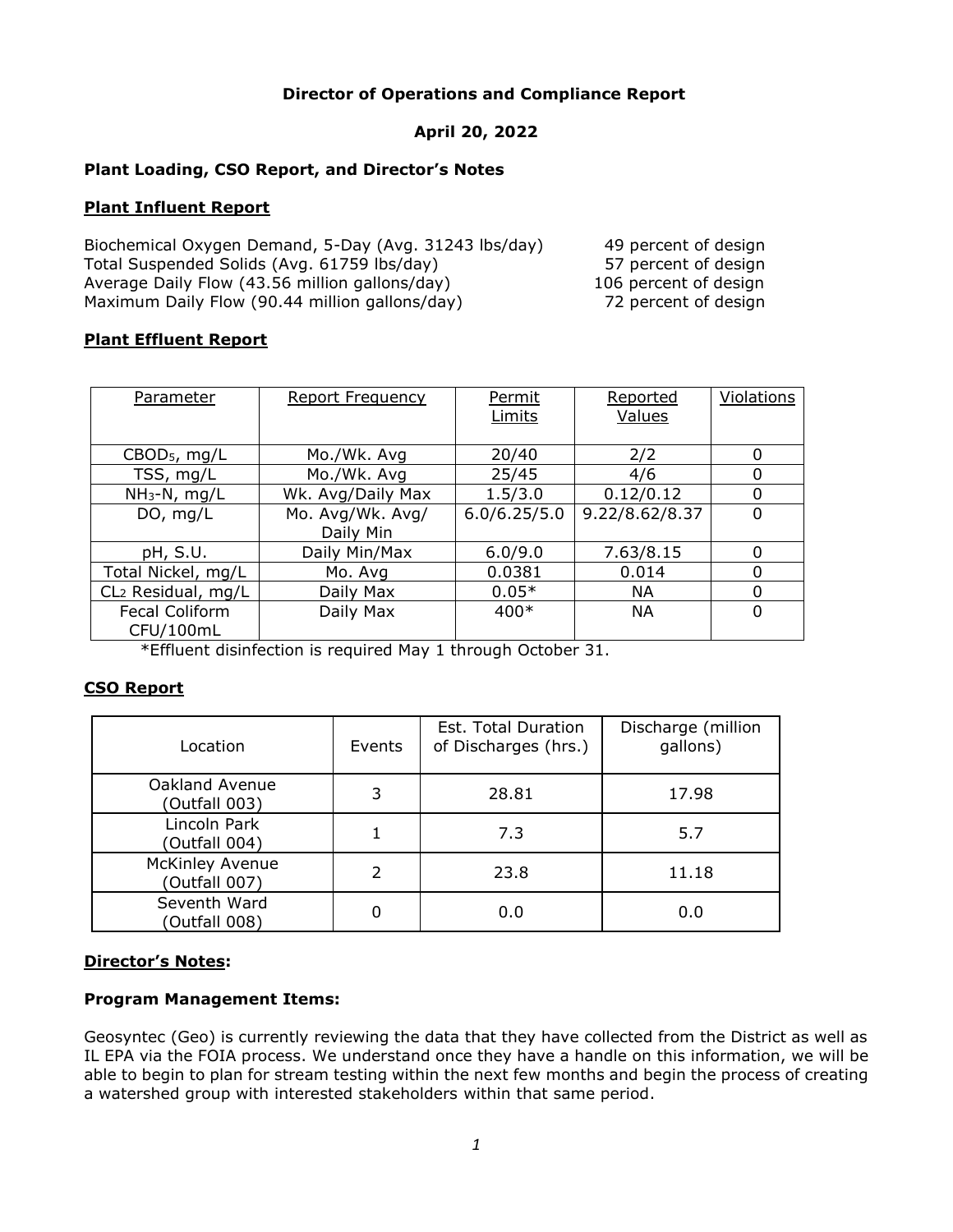## **2022 Chemical Bids:**

A request for bids for chemicals and fuels that are used at the Sanitary District was posted in the newspaper and on the District's website on February 24, 2022. All bids were opened and read on April 6, 2022.

The purchase period offered on all chemicals this year was for one year only, therefore the period included within the bid sheet covers the period May 1, 2022 – April 30, 2023. This change to the one-year submission only is reflective of the unstable conditions in the chemical markets and while all bids returned much higher than expected and this supports the decision to ask for only one-year bids to allow for market corrections next year.

A motion for the acceptance of the following bids will be presented to the Board during this month's Board Meeting.

| 2022 Winning Chemical Bids              |                                                                       |                                                                                         |          |          |               |              |         |        |      |      |
|-----------------------------------------|-----------------------------------------------------------------------|-----------------------------------------------------------------------------------------|----------|----------|---------------|--------------|---------|--------|------|------|
| 2022 Tentative<br><b>Winning Bidder</b> | Chemical                                                              | Unit                                                                                    | 2018     | 2019     | 2020          | 2021         | 2022    | 2023   | 2024 | 2025 |
| Kemira                                  | Ferrous Chloride                                                      | lbs                                                                                     | \$0,336  | \$0.511  | <b>SO.522</b> | <b>S0.70</b> | \$0.729 |        |      |      |
| Evergreen FS                            | Gas & Fuel                                                            | gal                                                                                     | \$0.154  | \$0.154  | \$0.154       | \$0.157      | \$0.159 |        |      |      |
| <b>PVS Chemicals</b>                    | Sodium Bisulfite                                                      | 100 lbs                                                                                 | \$12.00  | \$12.50  | \$13.00       | \$13.50      | \$18.00 |        |      |      |
| Hawkins                                 | Sodium Hypochlorite                                                   | gal                                                                                     | \$0,745  | \$0.760  | <b>SO.746</b> | \$0,746      | \$1.49  |        |      |      |
|                                         |                                                                       | ton                                                                                     | \$235.00 | \$244.00 | \$209.00      | \$236.25     |         |        |      |      |
| SNF-Polydyne                            | Polymer Flocculant                                                    | lbs.                                                                                    | \$1.05   | \$1.05   | \$1.14        | \$1.30       | \$1.35  | \$1.40 |      |      |
| Notes:                                  |                                                                       |                                                                                         |          |          |               |              |         |        |      |      |
|                                         |                                                                       | Multi-year Price Locked In These bids have been previously accepted for multiple years. |          |          |               |              |         |        |      |      |
| $\overline{2}$                          | All bids are tentative until they are approved by the District Board. |                                                                                         |          |          |               |              |         |        |      |      |

A summary of the low bids and previous year accepted bids are as follows:

### Additional Notes:

- 1) Polydyne is beginning the second year of the previous three-year bid period.
- 2) Evergreen FS is beginning the third and final year of the previous three-year bid period.

### **Pretreatment AOC Update:**

No change. The District is still awaiting a response from the USEPA to the letter requesting finalization of the process.

### **Operations, Laboratory, and Pretreatment Activity Reports – March/April 2022**

### **Operations Activities:**

Normal operational activities were conducted as prescribed by standard procedures or in response to conditions within the plant. These include operating, monitoring, and adjusting facility equipment, performing process control testing, records keeping, and coordination with the other departments to realize optimal performance of the Plant.

- 1) The Operations staff continues to operate the digester complex in a manner to accommodate Christy-Foltz's work.
- 2) Operators continue to operate the primary clarification system to allow for effective treatment of the influent during high flows while also protecting them from damage until repairs can be made to the mechanisms.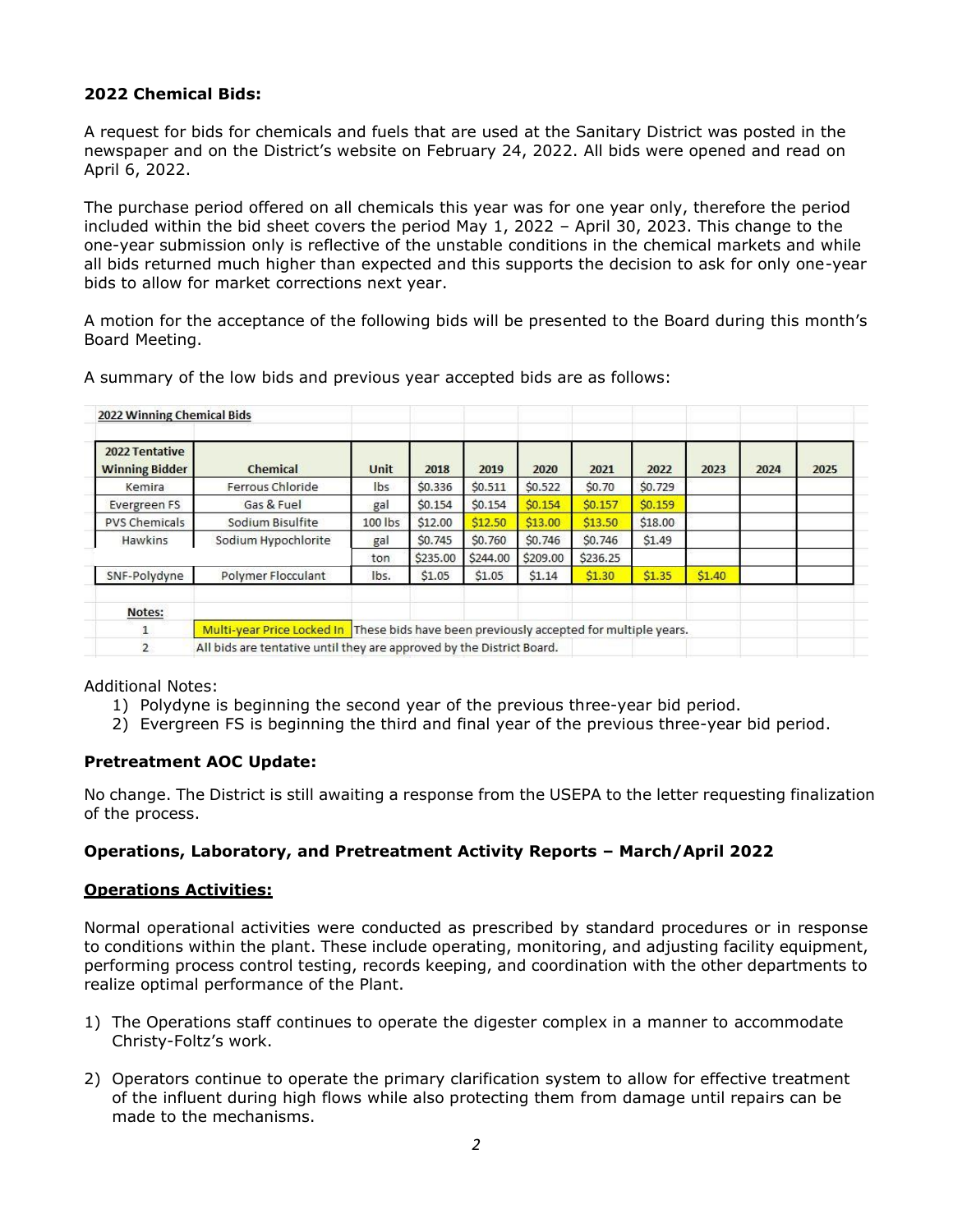- 3) Operations ran the blower system manually while the maintenance and I&C staff replaced the MCC in the blower building.
- 4) Operators are beginning to use the new Beehive software for PMs, workorders, etc.
- 5) On March 31<sup>st</sup> Tim Gorden, Brent Deardorff, Matt McElroy, Brandi Rosenberger and Donnie Reynolds attended an online seminar hosted by the US EPA "Optimizing Nutrient Removal in Activated Sludge WWTPs" which is the third of a four-part series of webinars that offer a combined total of 6.0hrs of CEUs at no cost to the District.
- 6) Operators bypassed the chlorine contact tanks to allow maintenance staff to perform the annual cleaning and maintenance of these structures prior to disinfection season.
- 7) Operations staff continue to actively address PMs as time, workload, and staff levels allow.

### **Laboratory Activities:**

### **Routine:**

A total of 1,795 analyses were performed in the laboratory during the month of March 2022.

Monitoring of treatment plant, industrial users, and receiving stream samples for compliance purposes and process monitoring continued. Laboratory personnel continued to perform additional background nutrient monitoring to help fully characterize the nutrient loading on the plant.

### **Non-Routine:**

- 1) The SDD lab continued to send samples of raw influent twice a week throughout the month of March 2022 for the "COVID-19 in Wastewater" study funded by the Illinois Department of Public Health. A Zoom call was held on March 4, 2022, with the study participants and the researchers to discuss the results of the study thus far.
- 2) The annual balance, pH meter, and thermometer calibrations were conducted during the month of March 2022. All equipment was found to be working within the acceptable calibration ranges.

### **Pretreatment Activities:**

### **Pretreatment - General Activities:**

- 1) Pretreatment personnel monitored eight commercial and industrial users (IU) during March 2022 and conducted four industrial site inspections.
- 2) The SDD submitted the required technical review of our local limits to USEPA and IEPA. After review, the SDD has recommended that the local limit for zinc be relaxed to reflect the limits in 40 CFR part 433 (metal finishing). Although the calculations show that our POTW can handle loading more than those limits, we felt that they would be sufficiently stringent and not pose an undue burden on our local industry. All other limits should remain the same.
- 3) There are no updates to the USEPA desk audit.
- 4) The SDD submitted the Pretreatment Annual Report to USEPA and IEPA. This report details the day-to-day operations of our Pretreatment Program, including changes and achievements.
- 5) A compliance meeting was held with **Tate & Lyle (now Primient)** on March 23, 2022, to discuss NOV 22-001 and the steps they are taking to get back into compliance.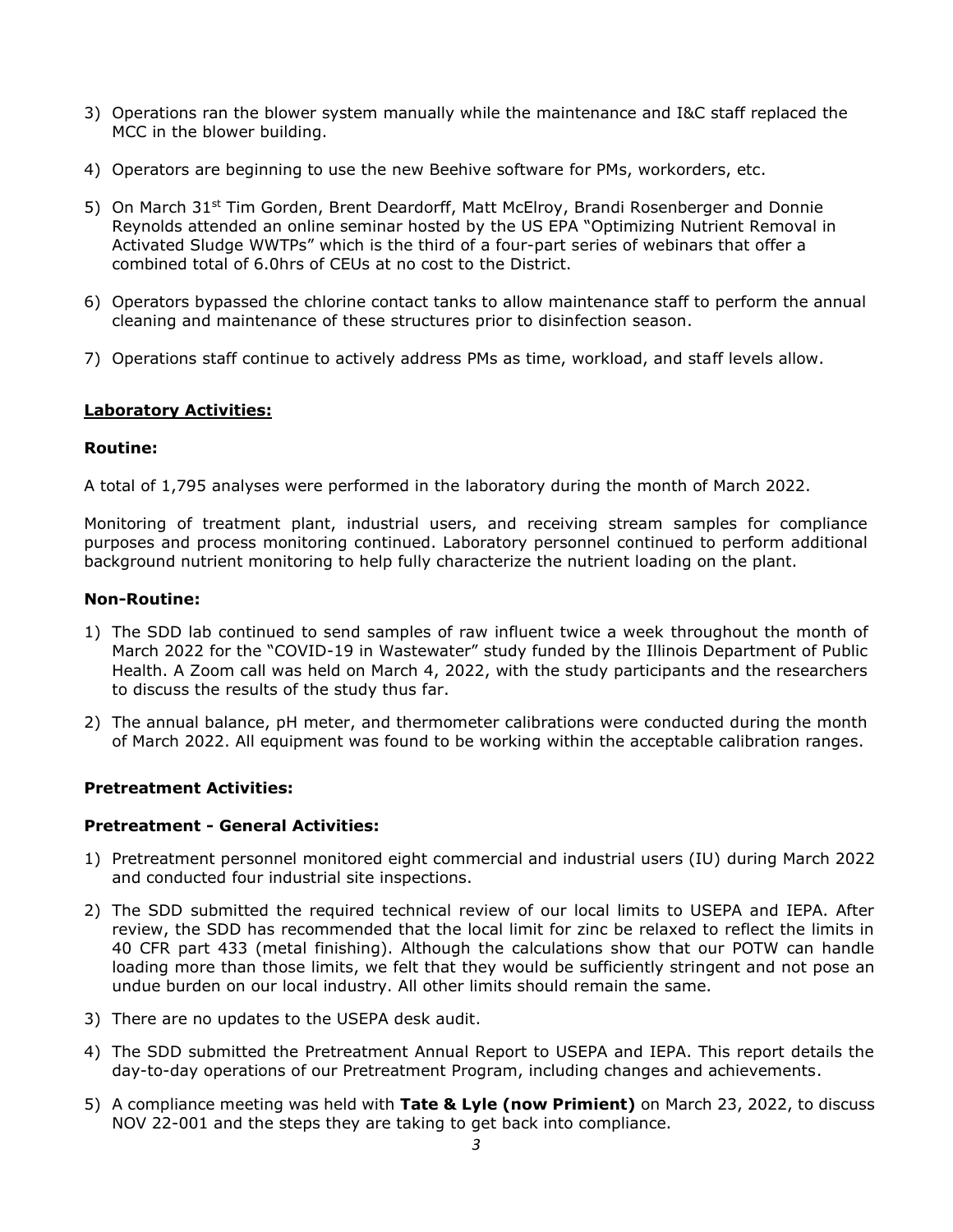6) A video call was held with SDD staff and **Caterpillar** staff on March 29, 2022, to discuss **Caterpillar's** FOG exceedances and the steps they are taking to remedy the situation.

#### **Pretreatment Ordinance - Verbal Notices:**

- 1) The SDD issued a Verbal Notice to **H&M Trucking** on March 8, 2022, because their Annual Report, which was due March  $1^{st}$ , had not been received. They sent the completed form immediately.
- 2) The SDD issued a Verbal Notice to **Bulkmatic** on March 8, 2022, because their Annual Report, which was due March 1<sup>st</sup>, had not been received. They sent the completed form the next day.
- 3) The SDD issued a Verbal Notice to **DMH** on March 8, 2022, because their Annual Report, which was due March  $1<sup>st</sup>$ , had not been received. They sent the completed form the following week.
- 4) The SDD issued a Verbal Notice to **KAG Specialty Products** on March 8, 2022, because their Annual Report, which was due March  $1<sup>st</sup>$ , had not been received. They sent the completed form the following week.
- 5) The SDD issued a Verbal Notice to **ADM** on March 9, 2022, for discharging wastewater containing total Fats, Oils and Grease (FOG) above their daily maximum limit. Although a specific incident has not been identified as a cause, **ADM** has hired a contractor to clean their stormwater retention pond frequently.
- 6) The SDD issued a Verbal Notice to **Tate and Lyle** on March 9, 2022, for violating their dry weather discharge flow limit. Excess snow melt caused the exceedance.
- 7) The SDD issued a Verbal Notice to **Decatur Plating** on March 16, 2022, for discharging wastewater containing zinc above their daily maximum discharge limit. The SDD is working with Decatur Plating to solve the issue.

#### **Pretreatment Ordinance - Warning Notices (WN):**

The SDD issued WN 22-003 to **Caterpillar** on March 9, 2022, for discharging wastewater containing total and non-polar FOG above their discharge limit. An official response has not been received; however, **Caterpillar** representatives are investigating the exceedances and have identified multiple potential causes.

### **Pretreatment Ordinance - Notices of Violation (NOV):**

The SDD issued NOV 22-001 to **Tate and Lyle** on March 3, 2022, for multiple BOD exceedances stemming from multiple process upsets and issues.

#### **Pretreatment Ordinance - Executive Orders:**

No Executive Orders were issued during March 2022.

#### **Pretreatment Ordinance - Penalty Assessments:**

The following industrial penalties were assessed for March 2022:

- 1) **Tate and Lyle \$2,000**
- 2) **ADM \$1,000**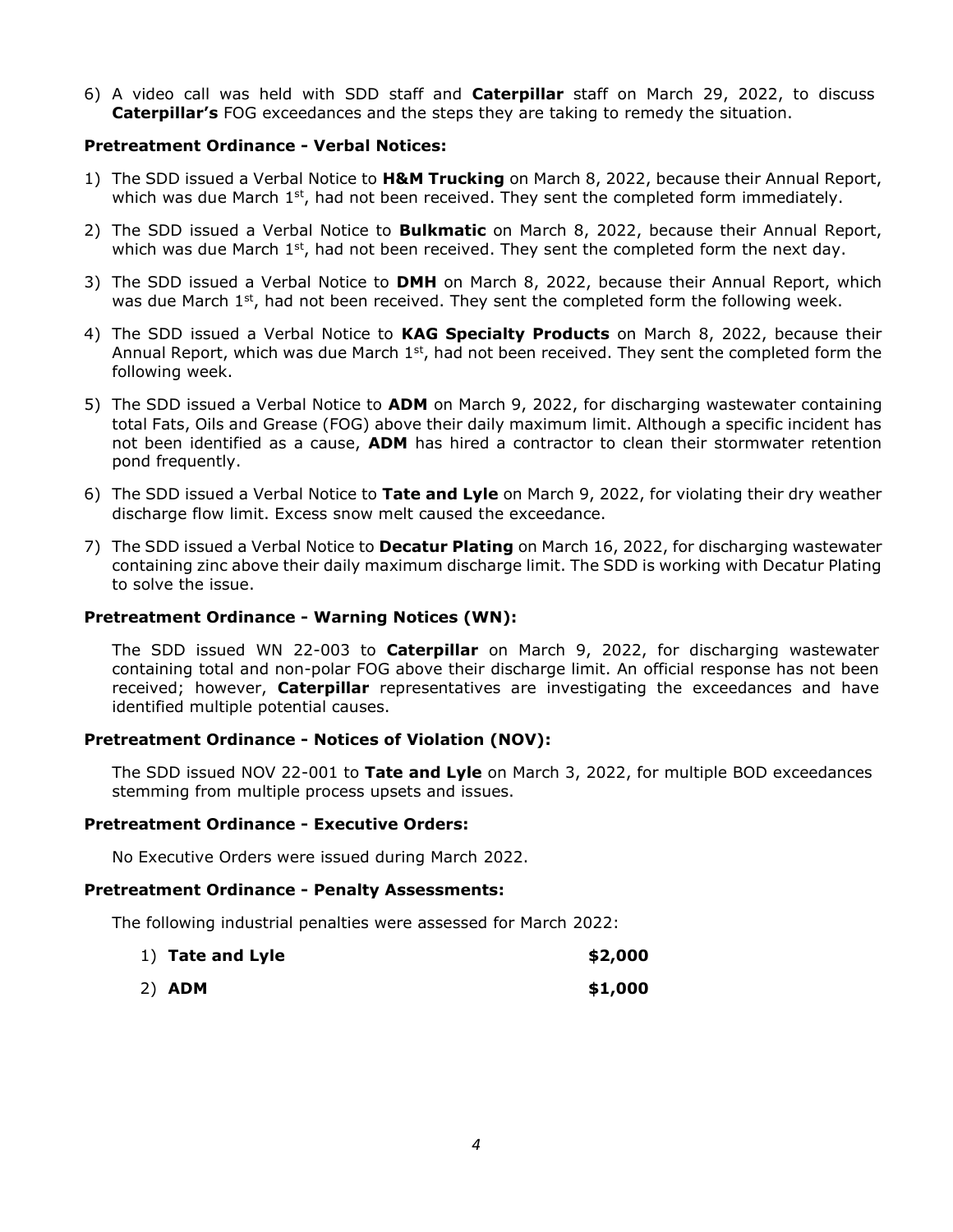### **Plant Operating Graphs:**



**TSS Comparison: SDD Inf T&L+ADM Discharges**

**BOD Comparison: BOD Inf vs. T&L + ADM Discharges**

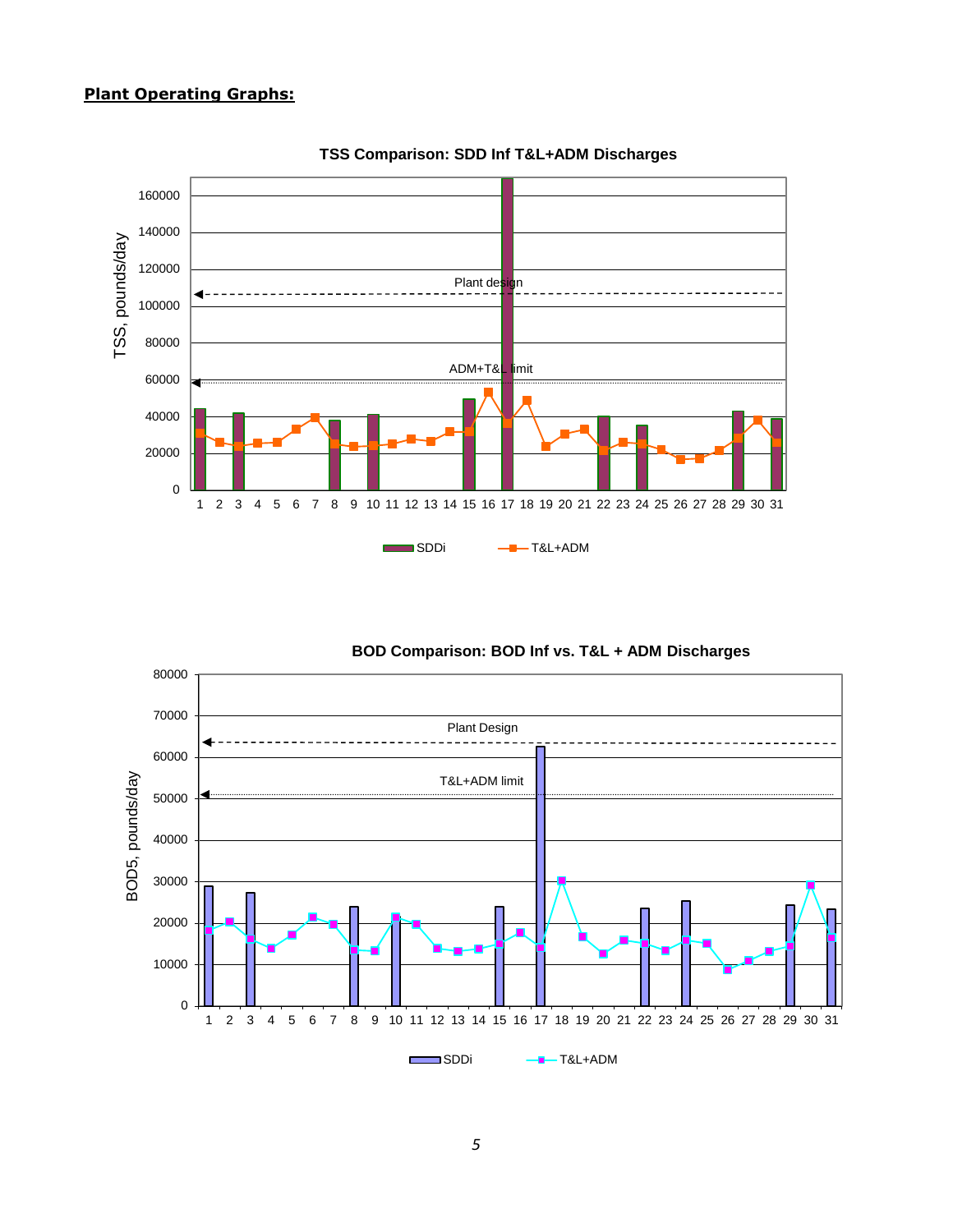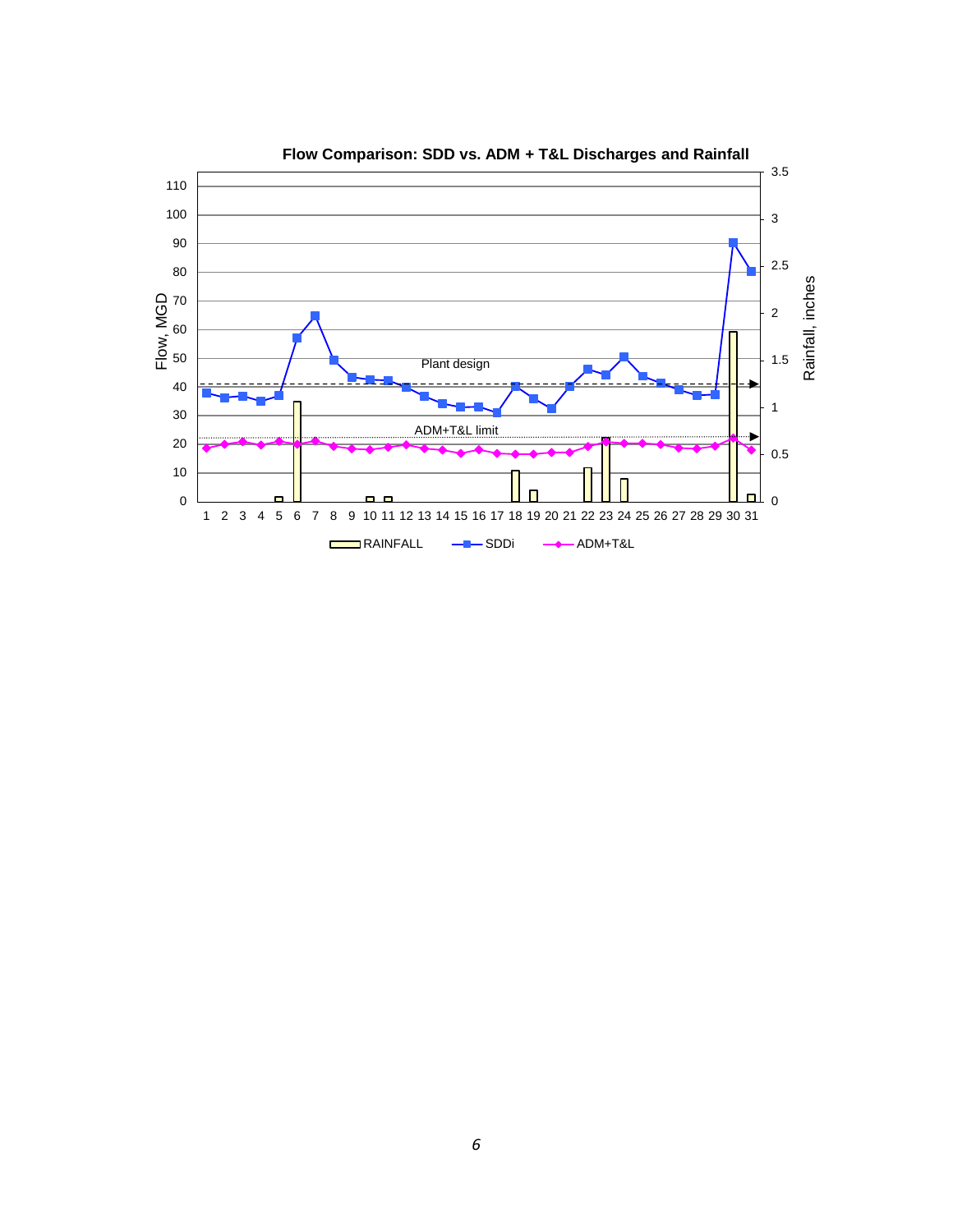## **Plant Efficiency Graphs:**